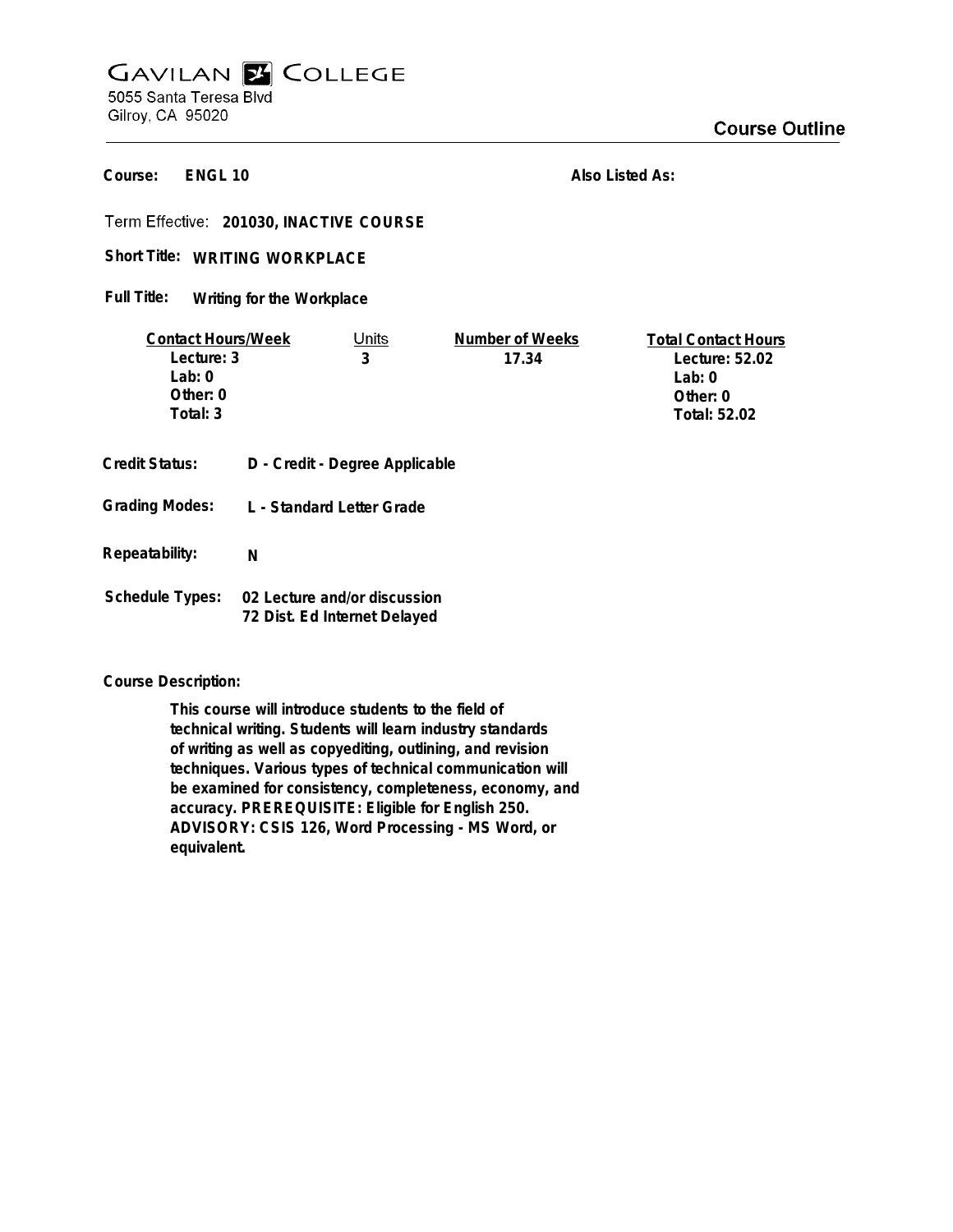**ARTICULATION and CERTIFICATE INFORMATION Associate Degree: CSU GE: IGETC: CSU TRANSFER: Transferable CSU, effective 200770 UC TRANSFER: Not Transferable PREREQUISITES: (Completion of ENGL 440, as UG, with a grade of C or better. OR Completion of ESL 563, as UG, with a grade of C or better.) OR (Score of 18 on CTEP Reading AND Score of 15 on CTEP Writing) COREQUISITES: STUDENT LEARNING OUTCOMES: 1. Identify the difference between technical writing and other types of written communication ILO: 7, 1,2 Measure: Exam, Discussion 2. Describe the responsibilities of a professional technical writer. ILO: 7, 1, 6 Measure: Exam, Discussion 3. Identify the competencies needed by the technical writer and the means to develop them ILO: 2, 7 Measure: Exam, Discussion 4. Analyze the audience for a written work ILO: 1 Measure: Paper, Discussion 5. Revise technical passages for clarity and conciseness ILO: 7, 1 Measure: Paper, Exam 6. Determine the readability and clarity of a prose sample ILO: 2, 7, 1 Measure: Exercises 7. Revise and proofread using MS Word ILO: 7, 1 Measure: Paper 8. Produce various types of technical materials ILO: 7, 1 Measure: Exam, Papers, Presentations 9. Identify common problems of grammar and usage ILO: 7, 1 Measure: Exam, Papers 10. Apply the fundamentals of editorial style (spelling, punctuation, abbreviations, etc.) ILO: 7, 1, 2 Measure: Papers, Exam 11. Analyze and edit short technical communications ILO: 7, 1, 2**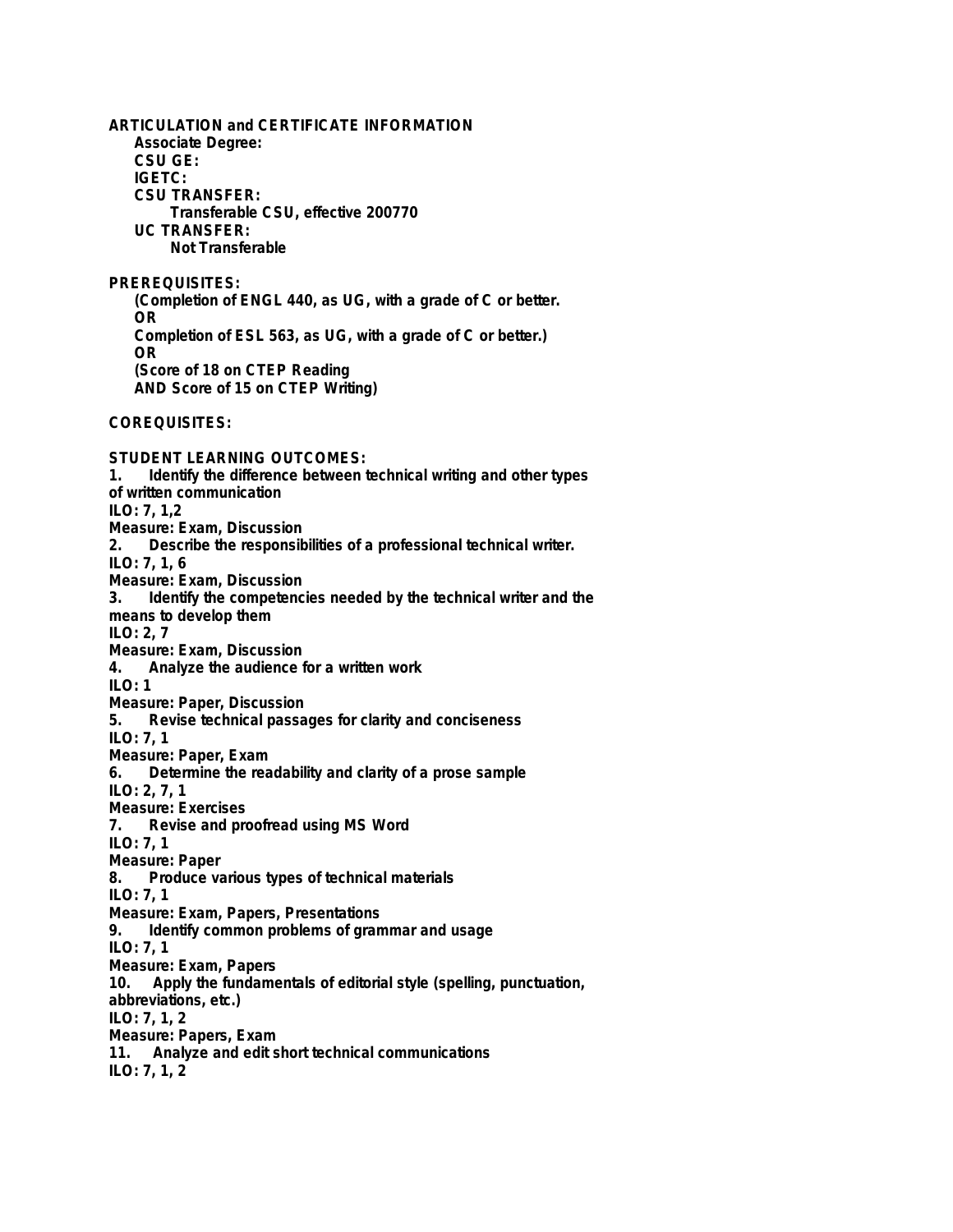**Measure: Exercises 12. Employ Internet and Library resources for technical writing projects ILO: 7, 1, 3, 2 Measure: Papers, Presentations TOPICS AND SCOPE: Curriculum Approval Date: 09/28/2009 Wk 1, 3.4 Hours Content: 1) Class Policies and Procedures for a Technical Communication Course 2) Diagnostic Writing Sample. 3) Fundamentals of Technical Communication. 4) Class activities: Collaborative Writing, Correspondence Writing, Homework: Research Projects & Web Projects. Student Perf. Obj.: Utilize the Writing Process to produce a piece of correspondence. Wk 2, 3.4 Hours Content Week 2: 1) Discuss Writing for Readers. 2) Complete Audience Analysis Worksheet. 3) Ethics in Writing. Homework: Writing for Readers Research Projects & Web Projects Student Performance Objective: Utilize evaluative tools to analyze technical writing for particular audiences. Wk 3, 3.4 Hours Content Week 3: Present research strategies. Homework: Research projects. Student performance obj.: Utilize effective strategies for conducting research. Wk 4, 3.4 Hours Content Week 4: 1) Organizing and Writing Paragraphs, 2) Advantages of Outlining, Outlining, 3) The Formal Sentence Outline. Homework: Paragraph Exercises Student Performance obj.: Demonstrate ability to outline sentences & paragraphs Wk 5, 3.4 Hours Content Week 5: Visuals: 1) Types of Visuals, 2) Visuals Checklist, 3) Visuals Exercises. In-Class Activity: Design Presentations. Homework: Research & Web Projects-Design Presentations. Student Perf. obj.: Utilize visuals effectively in presentations. Wk 6, 3.4 Hours Content: Week 6: Document Design: 1) Design Principles., 2) Design Exercises. In-Class Activity: Design Presentations. Homework: Research & Web Projects-Design Presentations. Student Perf. obj.: Utilize design elements effectively in presentations. Wk 7, 3.4 Hours Content Week 7: Writing a Draft. In-Class Activities: Writing drafts. Homework: Research & Web Projects--Collaborative Writing, Organizing, Outlining, Persuasion. Student perf. obj.: Write an effective draft. Wk 8, 3.4 Hours Content Week 8: Revising the Draft. 1) Revision Techniques, 2) Sentence**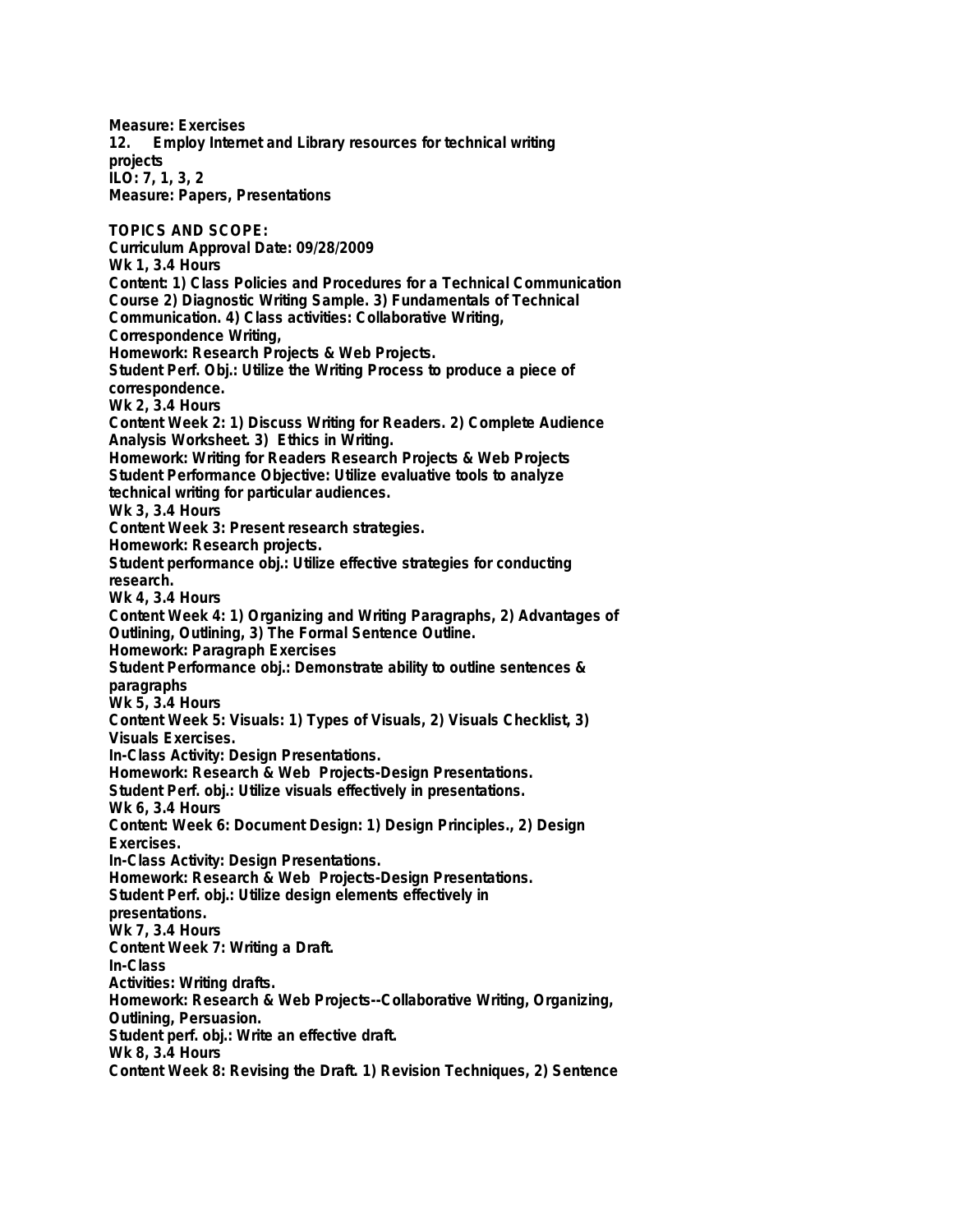**Revision Exercises, 3) Sample Revisions. In-Class Activities: Proofreading Homework: Revision of Paragraphs and Sentences Student perf. obj.: Revise a document. Wk 9, 3.4 Hours Content Week 9: Summarizing, Defining, and Describing In-Class Activity: Description Handouts Homework: Write Summaries, Definitions, and Descriptions Student perf. obj.: Write an effective text utilizing summary, definition, and description. Wk 10, 3.4 Hours Content Week 10: Memos and Short Reports. 1) Types of Short Reports, 2) Memo and Report Exercises, 3) Persuasion. In-Class Activities: Reports Homework: Research & Web Projects on Collaborative Writing of Reports Student perf. obj.: Write an effective memo & short report. Wk 11, 3.4 Hours Content Week 11: Formal Reports and Proposals. 1) Components of Formal Reports, 2) Formal Report Topics, 3) Report Proposal Memo, 4) Progress Report, 5) Revision Checklists for Formal Reports and Proposals In-Class Activities: Formal Report Exercises Homework: Research & Web Projects on Collaborative Writing of Formal Reports & Proposals. Student perf. obj.: Write effective formal reports & proposals Wk 12, 3.4 Hours Content Week 12: Instructions and Other Forms of Technical Writing. 1) Instructions and Manuals, 2) Example of Ineffective Instructions. In-Class Activity: Instruction Exercises Homework: Research & write instructions. Student perf. obj.: Write effective instructions Wk 13, 3.4 Hours Content Week 13: Correspondence. 1) Types of Correspondence In-Class Activities: Correspondence Exercises Homework: Research & Web Projects on Correspondence Student perf. obj.: Write effective correspondence. Wk 14, 3.4 Hours Week 14: Job Search and Applications. 1) Examples of Ineffective Application Letters, 2 Effective Application Letters. In-Class Activities: Job Search Exercises Homework: Research & Web Projects on Job Searching Student perf. obj.: Write an effective application letter. Wk 15, 3.4 Hours Content Week 15: Presentations. 1) Creating a Presentation, 2) Using Visuals in a Presentation, 3) Hints for Nervous Speakers, 4) Evaluation, 5) Meetings. In-Class Activities: Presentations Homework: Research & Web Projects on Presentations Student perf. obj.: Deliver an effective presentation. Wk 16, 2 Hours Final exam Each week the student will read assigned chapters and complete appropriate assignments to meet the one-to-two lecture out-of-class standard.**

**METHODS OF INSTRUCTION:**